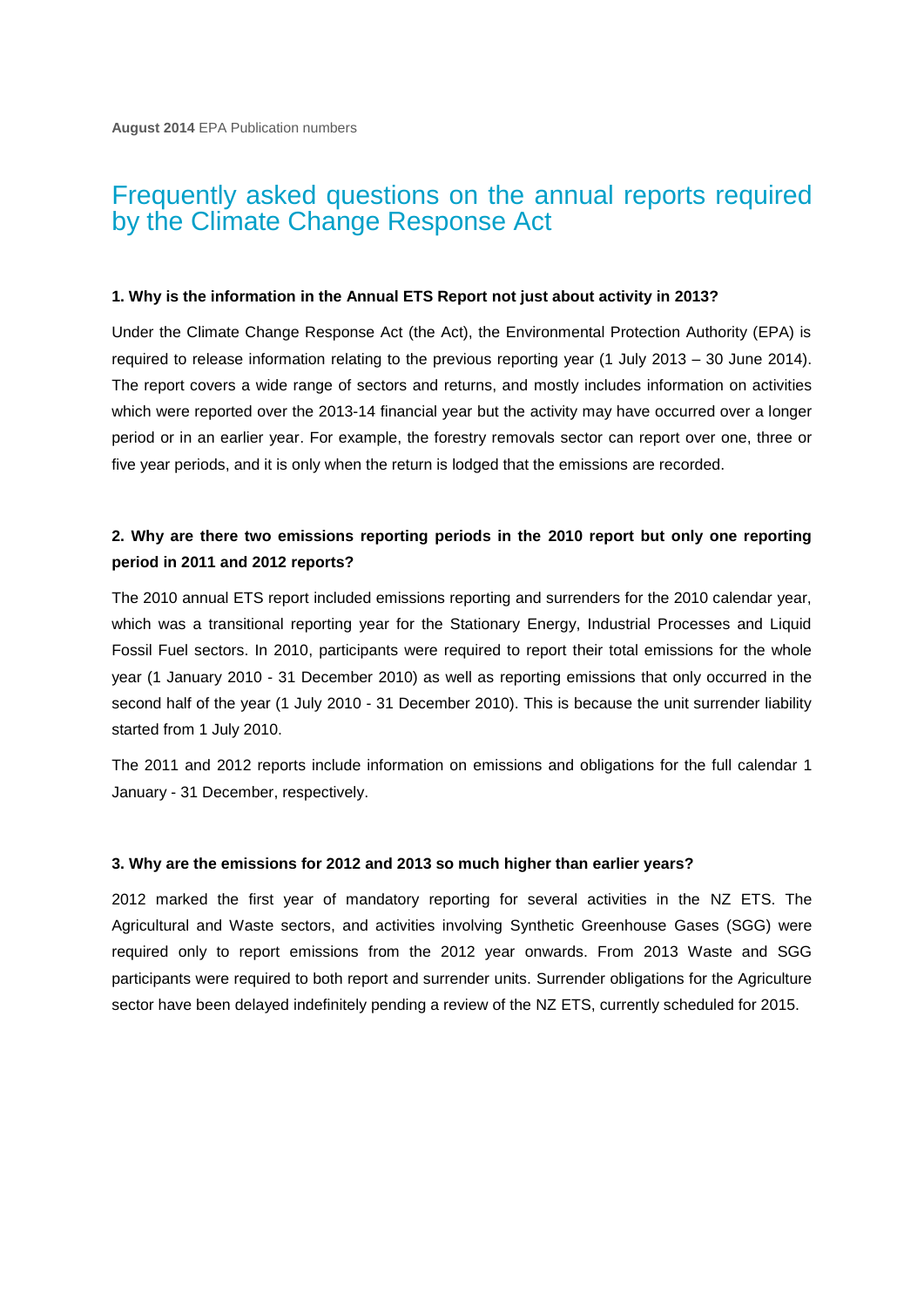### **4. Why are forestry removal activities being counted in Table 5 of the 2012 and 2013 reports?**

In previous annual ETS reports forestry removal activities were not included in the 'Total emissions by activity' table. However, the EPA has recently re-examined its obligations under Section 89 and decided that Table 4 and Table 5 should include emissions from the harvesting of post-1989 forests. Going forward, emissions from forestry removal activities will be reported each year.

## **5. Why does the Annual ETS Report contain the total emissions for previous years?**

In order to make the annual ETS report more useful for readers, the EPA has altered its approach to capturing emissions reporting activities. Prior to the 2012 report, emissions returns for the previous calendar year as well as amendments to emissions from previous years that were completed in the reporting period were reported together. These amendments could relate to any year of the NZ ETS' operation. As such, the emissions reported were not comparable year on year.

In order to allow for year on year comparisons of the emissions reported to the NZ ETS, the EPA is including a table of each year's emissions to account for these amendments. The emissions reported in the 2013 annual ETS report relate only to those emissions that occurred in the 2013 calendar year. Amendments to previous years will be reflected in the amendment to the previous year's total emissions.

# **6. How does the** *Number of units surrendered* **in Table 9 relate to the** *Total emissions* **reported in Table 5?**

In the 2013 report there were  $97,131,843.10$  CO<sub>2</sub>e emissions reported although only 45,821,840 units were surrendered. The difference arise because of three factors

Under the current settings of the NZ ETS, as set out by the Act, non-forestry sector participants carrying out activities with surrender obligations are required to surrender one unit for each two full tonnes of emissions that result from these activities. Participants carrying out activities in the forestry sector are required to surrender one unit for every full tonne of emissions that result from these activities. The tables include late surrenders from the previous year which then fell into this reporting period. And finally, activities in the Agriculture sector had an obligation only to report emissions, and not to surrender units for those emissions.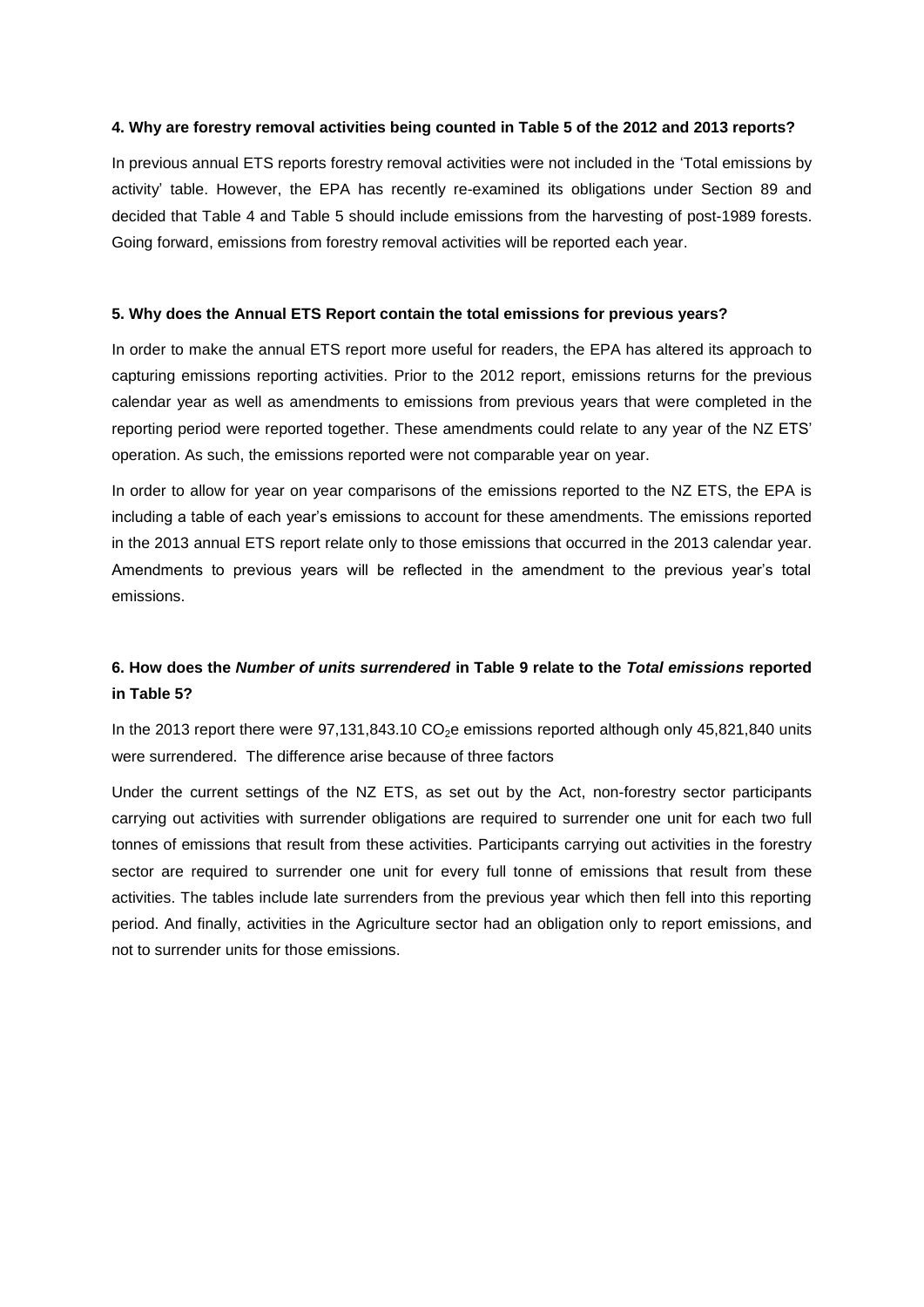#### **7. Why are the** *Total allocated units* **in Table 11 not broken down into sectors?**

The annual ETS report has information aggregated to show the total number of units allocated to businesses carrying out eligible activities. Allocation decisions for each applicant are made public on the Climate Change website and in the New Zealand Gazette. Allocations for fishing were made as one off quotas and were published in September 2010:

[www.climatechange.govt.nz/emissions](http://www.climatechange.govt.nz/emissions-tradingscheme/participating/fishing/allocation/decisions/index.html)[tradingscheme/participating/fishing/allocation/decisions/index.html](http://www.climatechange.govt.nz/emissions-tradingscheme/participating/fishing/allocation/decisions/index.html)

Pre-1990 forestry allocations are published periodically:

#### [www.climatechange.govt.nz/emissions-trading-scheme/participating/forestry/decisions.html](http://www.climatechange.govt.nz/emissions-trading-scheme/participating/forestry/decisions.html)

Industrial allocations are published each year for the final allocation of units received based on the previous calendar year's production volume (published in July 2014 for the 2013 year): [www.climatechange.govt.nz/emissions-](http://www.climatechange.govt.nz/emissions-tradingscheme/participating/industry/allocation/decisions/index.html)

[tradingscheme/participating/industry/allocation/decisions/index.html](http://www.climatechange.govt.nz/emissions-tradingscheme/participating/industry/allocation/decisions/index.html)

#### **8. How does the total dollar amount surrendered relate to units?**

The Act allows participants to meet their emissions surrender obligations through the payment of money, the surrender of units, or through a combination of the two. In 2013 there was one instance of a participant opting to pay money rather than surrender units to meet their obligation. A total of \$50.00 was paid to a Crown bank account in place of the surrender of two units.

#### **9. Why are units reimbursed included in Table 9?**

From 2012 the annual ETS report has contained the number of units reimbursed by the Crown during the financial year. Reimbursement occurs after an amendment has determined that the participant over-reported their emissions, and therefore surrendered too many units. By capturing the number of units reimbursed, the EPA is able to give a more accurate accounting of the Crown's account holdings.

# **10**. **Why does the combined total tonnes of CO2e removed in Tables 6 and 7 not equal the number of units transferred for removal activities in Table 10?**

Table 6 shows the total tonnes of  $CO<sub>2</sub>e$  removed by participants engaged in Forestry Removal Activities. These participants receive one New Zealand Unit (NZU) for every whole tonne of  $CO<sub>2</sub>e$ removed. Table 7, on the other hand, shows the total tonnes of  $CO<sub>2</sub>e$  removed by participants engaged in Other Removal Activities. These participants receive one NZU for every two whole tonnes of  $CO<sub>2</sub>e$  removed. This should be taken into account when comparing the combined total of Tables 6 and 7 to the number of units transferred for removal activities in Table 10.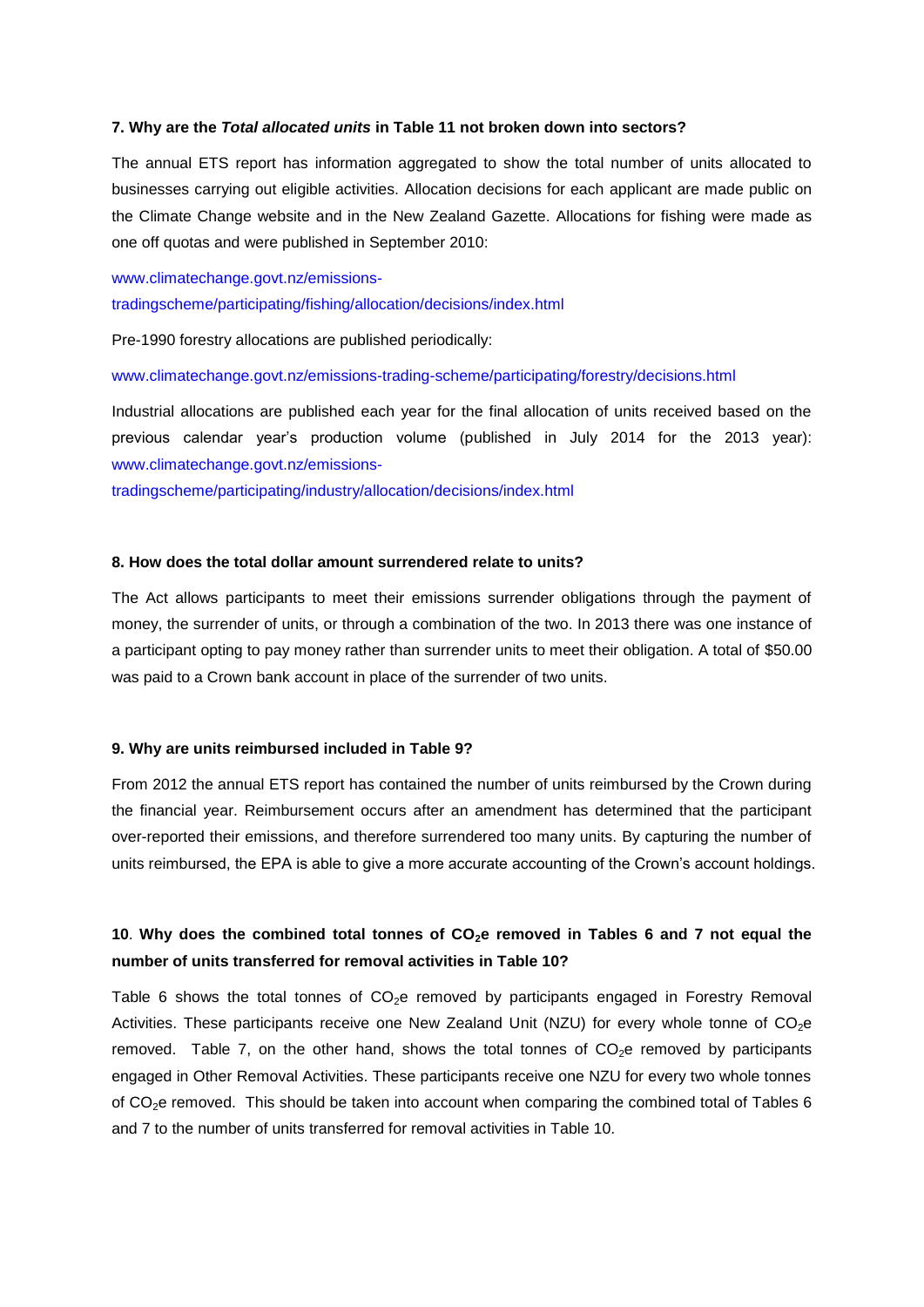## **11. Does the annual ETS report publish personal details or assess the effectiveness of the ETS?**

We are not required to publish personal details. Nor is the annual ETS report required to provide any analysis of the performance of the NZ ETS or the carbon market. The report provides information on how many businesses are in the NZ ETS, what their greenhouse gas emissions were or how much greenhouse gas they removed, and their compliance with the rules of the NZ ETS.

## **12. What happens if participants do not comply with their obligations?**

The EPA works closely with participants to assist them with compliance. There are a number of enforcement routes which we can choose to take for non-compliance, including emissions penalties and prosecution.

In 2013, non-compliance fell into two categories: failure to submit an emissions return by the due date and failure to surrender units by the due date. Of the 297 instances of failure to submit an emissions return, which includes partially completed emission returns that were submitted, most were submitted late rather than not submitted at all.

A significant majority of these instances of non-compliance were from forestry participants submitting returns for the first time. All cases of non-compliance are being followed up, and penalties may be applied.

# **13. Why have agricultural emissions declined significantly from the 2012 report?**

As a result of audits by the EPA, large errors in reported emissions for several Agriculture sector participants have been corrected, resulting in a reduction in the 2012 emissions reported for that sector. A year on year comparison of emissions reported for the Agriculture sector show a minor increase in reported emissions for the 2013 year.

# **14. Why are emissions and removals from the first forestry reporting period included in this report?**

While forestry emissions and removals for the first forestry reporting period (2008-2012) should have been received by 30 June 2013 – during the period covered by the previous ETS annual report – this report does contain a significant amount of emissions and removals for that period. This is the result of emissions returns that MPI granted a 20 working day extension on the June 30 deadline and late returns that were not filed within required timeframes. As a result, they were received in the 2013-14 year and therefore are covered by this reporting period.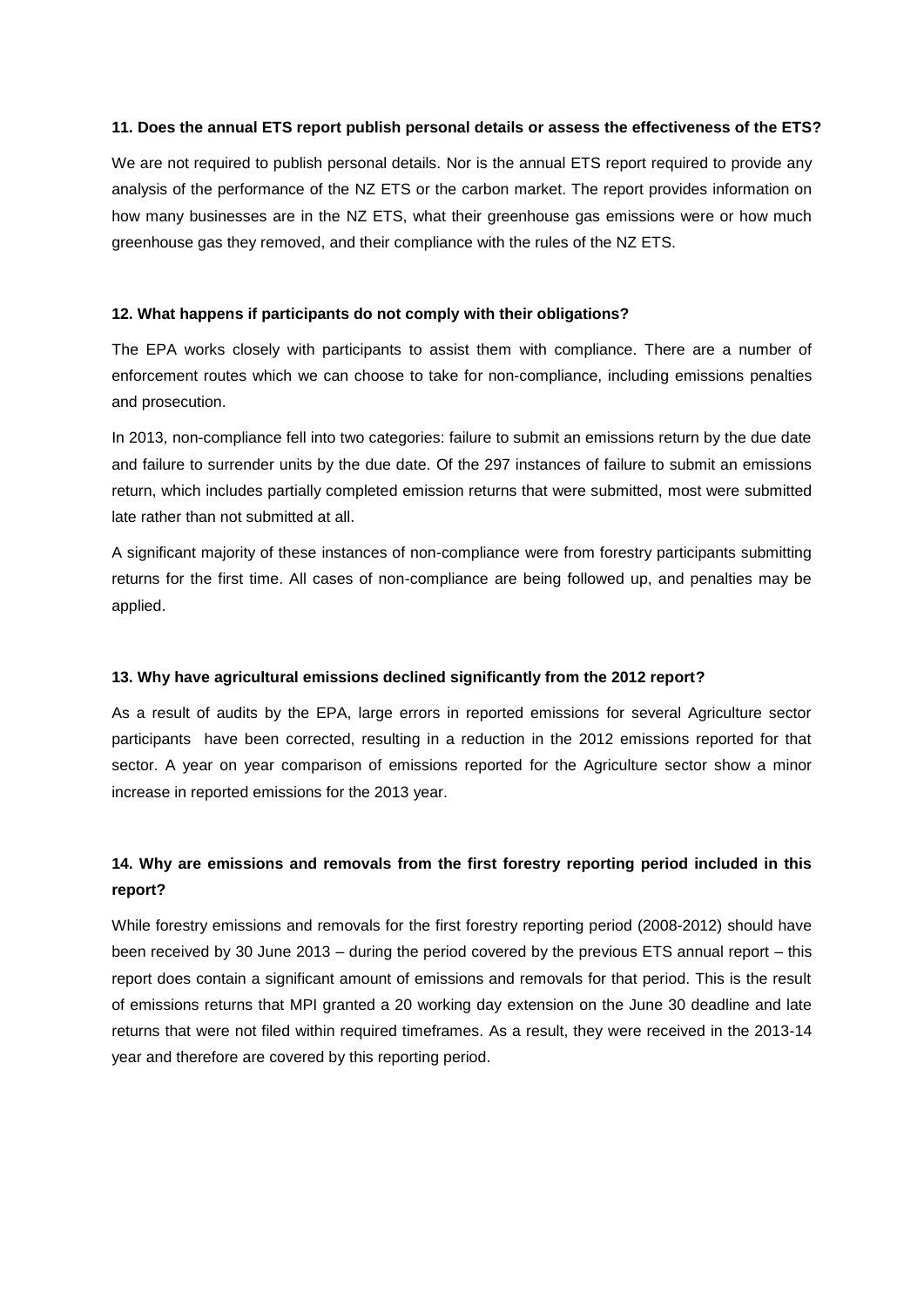## **15. What is the number of units held in the NZEUR?**

A breakdown of the number and type of units held in the NZEUR is contained in the table below.

| Unit type                       | <b>Held in the NZEUR</b> | <b>Held by the Crown</b> | <b>Transferred to</b><br>cancellation<br>accounts |
|---------------------------------|--------------------------|--------------------------|---------------------------------------------------|
| <b>CER</b>                      | 14,516,055               | 9,656,714                | 23,972                                            |
| ERU                             | 99,102,019               | 72,631,464               |                                                   |
| <b>RMU</b>                      | 9,050,000                | 8,671,868                |                                                   |
| AAU                             | 305,777,516              | 302,803,330              | 29,122                                            |
| NZU (forestry -<br>exportable)  | 129,100,000              | 8,193,518                |                                                   |
| NZU (other - not<br>exportable) | 24,538,412               | 5,490,138                | 8,996                                             |

# **Table 1. Number and type of units held in the NZEUR (as of 1 July 2014).**

Note: "Held in NZEUR" refers to all accounts in the NZEUR, including private and Crown accounts; "Held by the Crown" refers to units in the Crown accounts, including the surrender account, and "Transferred to cancellation accounts" refers to units that have been voluntarily cancelled by account holders.

# **16. How is the synthetic greenhouse gas levy set and what happens to the money?**

The synthetic greenhouse gas (SGG) levy is set out in the Climate Change (Synthetic Greenhouse Gas Levies) Regulations 2013, which defines which items are subject to the levy and what amount each SGG must pay. All money collected is paid to the Ministry for the Environment.

### **17. What amount of post-1989 forestry re-registration arbitrage has occurred?**

Re-registration arbitrage is the practice of claiming New Zealand Units (NZUs) multiple times for the same year. During the forestry reporting period, post 1989 forestry participants are able to claim carbon stored in trees over that period. Participants then deregister and surrender lower-cost Kyoto units (e.g. ERUs) to meet their liability. They are then able to re-register and reclaim NZUs back to the beginning of the reporting period at a later date. Re-registration arbitrage is unique to post 1989 forestry participants and is a consequence of the voluntary nature of their participation in the Emissions Trading Scheme (ETS) as well as the ability to back claim NZUs within a reporting period.

The table on the following page provides information on post 1989 forestry participants that have engaged in re-registration arbitrage within the ETS during 2014. The table also details those participants that could potentially engage in re-registration arbitrage should they decide to re-register into the ETS at some point before the end of December 2017.